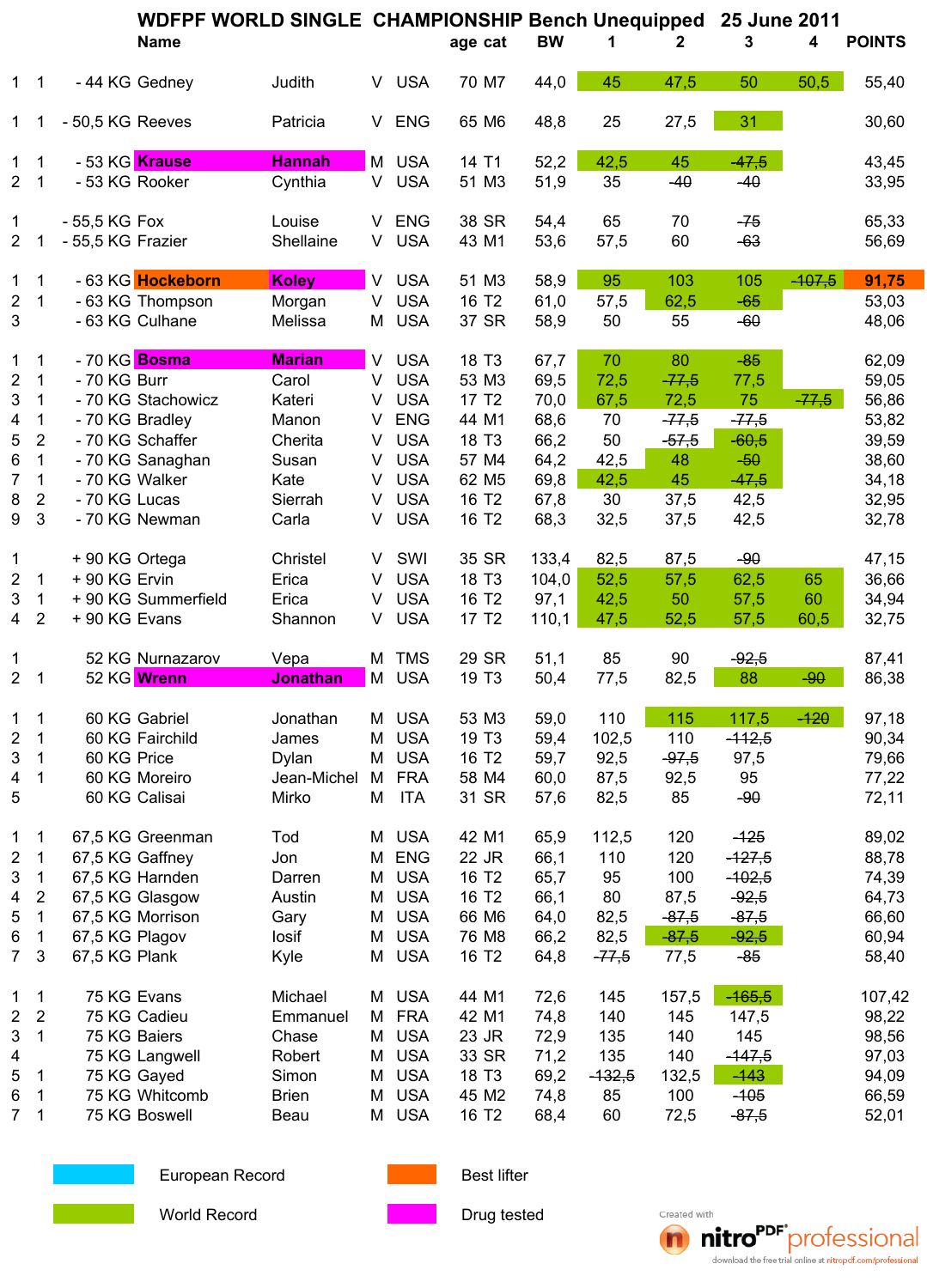|                 |                         |                  | <b>WDFPF WORLD SINGLE CHAMPIONSHIP Bench Unequipped</b> |                |   |            |                   |           |          | 25 June 2011 |           |       |               |
|-----------------|-------------------------|------------------|---------------------------------------------------------|----------------|---|------------|-------------------|-----------|----------|--------------|-----------|-------|---------------|
|                 |                         |                  | <b>Name</b>                                             |                |   |            | age cat           | <b>BW</b> | 1        | 2            | 3         | 4     | <b>POINTS</b> |
| $\mathbf 1$     |                         |                  | 82,5 KG Hermann                                         | <b>Ryan</b>    |   | M USA      | 26 SR             | 81,1      | 142,5    | 157,5        | $-165$    |       | 98,72         |
| $\overline{2}$  | 1                       | 82,5 KG Rulan    |                                                         | <b>Miguel</b>  | M | <b>USA</b> | 41 M1             | 76,5      | 142,5    | 150          | $-157,5$  |       | 98,15         |
| $\mathbf{3}$    | $\overline{c}$          |                  | 82,5 KG Tempest                                         | Phillip        | Μ | <b>ENG</b> | 40 M1             | 79,1      | 140      | 150          | $-155$    |       | 95,73         |
| 4               |                         |                  | 82,5 KG Lo Porto                                        | Francesco      | M | <b>ITA</b> | 30 SR             | 80,0      | 135      | 145          | $-147,5$  |       | 91,77         |
| 5               | 3                       | 82,5 KG Gouger   |                                                         | Tim            | Μ | <b>USA</b> | 43 M1             | 81,5      | 130      | 140          | $-142,5$  |       | 87,44         |
| 6               | 1                       | 82,5 KG Linnett  |                                                         | Peter          | М | <b>ENG</b> | 47 M2             | 79,2      | 130      | 132,5        | $-135$    |       | 84,48         |
| 7               | 1                       |                  | 82,5 KG Williams                                        | David          | Μ | <b>ENG</b> | 58 M4             | 79,9      | 125      | 130          | $-135$    |       | 82,36         |
| 8               | $\overline{2}$          | 82,5 KG Kafarov  |                                                         | Vyacheslav     | М | <b>TMS</b> | 48 M2             | 81,7      | 125      | $-132,5$     | $\pmb{0}$ |       | 77,94         |
| 9               | $\overline{2}$          | 82,5 KG Cortot   |                                                         | Remy           | М | <b>FRA</b> | 56 M4             | 79,2      | 110      | 120          | $-122,5$  |       | 76,51         |
| 10              | 1                       |                  | 82,5 KG Brancato                                        | Riccardo       | М | SWI        | 51 M3             | 80,4      | $-120$   | 120          | $-135$    |       | 75,68         |
| 111             |                         | 82,5 KG Rioland  |                                                         | Michel         | М | <b>FRA</b> | 63 M5             | 82,5      | $-117,5$ | 117,5        | $-122,5$  |       | 72,76         |
| 12 <sub>1</sub> |                         | 82,5 KG Burrow   |                                                         | Jacob          | Μ | <b>USA</b> | 21 JR             | 78,4      | 110      | $-115$       | $-115$    |       | 70,66         |
| 13 <sub>1</sub> |                         | 82,5 KG Smith    |                                                         | Collin         | Μ | <b>USA</b> | 16 T <sub>2</sub> | 79,5      | 90       | 97,5         | $-102,5$  |       | 61,99         |
| $14 \quad 1$    |                         | 82,5 KG Kiszelik |                                                         | Jim            | Μ | <b>USA</b> | 70 M7             | 79,4      | 70       | 77,5         | $-82,5$   |       | 49,32         |
| 15 1            |                         | 82,5 KG Elmore   |                                                         | Gren           | Μ | <b>ENG</b> | 85 M10            | 77,4      | 55       | 57,5         | 61        | 62    | 38,92         |
| 1               | 1                       |                  | 90 KG Pyrogov                                           | legor          |   | M UKR      | 23 JR             | 85,8      | 160      | 165          | 170       | 172,5 | 102,53        |
| $\overline{2}$  | $\mathbf{1}$            |                  | 90 KG Nicolen                                           | Wayne          | Μ | <b>USA</b> | 56 M4             | 87,9      | 145      | 152,5        | $-160$    |       | 90,57         |
| $\mathbf{3}$    |                         |                  | 90 KG Lapadat                                           | Ryan           | Μ | CAN        | 31 SR             | 89,6      | 145      | 152,5        | $-160$    |       | 89,50         |
| 4               | 1                       |                  | 90 KG Witzenmen                                         | <b>Bruce</b>   | Μ | <b>USA</b> | 51 M3             | 88,4      | 150      | $-157,5$     | $-160$    |       | 88,77         |
| 5               | 1                       |                  | 90 KG Valfrey                                           | <b>Patrick</b> |   | M FRA      | 46 M2             | 87,0      | 137,5    | 145          | 147,5     |       | 88,18         |
| 6               | $\mathbf 2$             | 90 KG Gard       |                                                         | Christopher    | M | <b>USA</b> | 23 JR             | 89,1      | 140      | 147,5        | $-157,5$  |       | 86,86         |
| $\overline{7}$  | $\overline{2}$          |                  | 90 KG Jachim                                            | John           | М | <b>USA</b> | 48 M2             | 88,5      | $-145$   | 145          | $-150$    |       | 85,75         |
| 8               | 3                       |                  | 90 KG Krause                                            | Matt           | М | <b>USA</b> | 45 M2             | 88,8      | 132,5    | 142,5        | $-152,5$  |       | 84,09         |
| 9               | 1                       |                  | 90 KG Hemenway                                          | Ron            | Μ | <b>USA</b> | 70 M7             | 86,6      | 120      | 125          | $-130$    |       | 74,94         |
| 10              |                         |                  | 90 KG Tempest                                           | Dave           | Μ | <b>ENG</b> | 38 SR             | 89,3      | 120      | $-125$       | $-125$    |       | 70,57         |
| 11              | $\overline{2}$          |                  | 90 KG Seibel                                            | Stephen        | Μ | <b>USA</b> | 54 M3             | 89,7      | 102,5    | 107,5        | $-112,5$  |       | 63,05         |
| 12 <sup>°</sup> | $\overline{2}$          |                  | 90 KG Donnelley                                         | Kenneth        | M | <b>USA</b> | 71 M7             | 88,3      | 90       | 95           | $-100$    |       | 56,26         |
| 13 <sub>1</sub> |                         |                  | 90 KG Cotterman                                         | Cole           | Μ | <b>USA</b> | 17 T <sub>2</sub> | 89,4      | 90       | $-97,5$      | $-97,5$   |       | 52,89         |
| 1               |                         | 100 KG Botbyl    |                                                         | Jason          | М | <b>USA</b> | 35 SR             | 100,0     | 160      | 182,5        | $-187,5$  |       | 101,11        |
| $\overline{2}$  | $\mathbf{1}$            | 100 KG Flynn     |                                                         | Delrico        | Μ | <b>USA</b> | 47 M2             | 92,8      | 175      | $-182,5$     | $-182,5$  |       | 100,64        |
| 3               |                         |                  | 100 KG Hickey                                           | <b>Austin</b>  | M | <b>IRE</b> | 31 SR             | 99,0      | 170      | $-180$       | 0         |       | 94,61         |
| 4               | $\overline{\mathbf{c}}$ |                  | 100 KG Wallace                                          | Derek          | Μ | <b>USA</b> | 49 M2             | 98,0      | $-162,5$ | 162,5        | $\pmb{0}$ |       | 90,85         |
| 5               |                         |                  | 100 KG Moussa                                           | Karim          | Μ | SWI        | 32 SR             | 91,6      | $-155$   | 155          | $-160$    |       | 89,79         |
| 6               | 1                       |                  | 100 KG Hockeborn                                        | Frank          | Μ | <b>USA</b> | 59 M4             | 95,3      | 145      | 152,5        | $-160$    |       | 86,45         |
| 7               | 1                       | 100 KG Smet      |                                                         | <b>Rudy</b>    | Μ | <b>BEL</b> | 42 M1             | 92,5      | 135      | $-142,5$     | 145       |       | 83,53         |
| 8               | 2                       | 100 KG Morris    |                                                         | Patrick        | M | <b>USA</b> | 42 M1             | 96,8      | $-140$   | 140          | $-150$    |       | 78,74         |
| 9               | 1                       | 100 KG Ross      |                                                         | Arnold         | Μ | <b>USA</b> | 63 M <sub>5</sub> | 97,0      | 110      | 120          | 130       |       | 73,05         |
| 10 <sub>1</sub> |                         | 100 KG Nunez     |                                                         | Armando        | Μ | <b>USA</b> | 16 T <sub>2</sub> | 97,7      | 100      | 107,5        | 122,5     |       | 68,59         |
| $112$           |                         | 100 KG White     |                                                         | John           | Μ | <b>USA</b> | 17 T <sub>2</sub> | 96,6      | 97,5     | 105          | 112,5     |       | 63,34         |
| $12 \quad 1$    |                         |                  | 100 KG Bystrov                                          | Valerij        |   | M RUS      | 70 M7             | 95,3      | 100      | 107,5        | $-112,5$  |       | 60,94         |
| 13 2            |                         |                  | 100 KG Andrews                                          | Timothy        | Μ | <b>USA</b> | 73 M7             | 97,7      | 95       | 105          | $-115$    |       | 58,79         |
| 14 2            |                         |                  | 100 KG Tverdovskiy                                      | Evgeniy        |   | M RUS      | 61 M <sub>5</sub> | 93,6      | 85       | $-92,5$      | 92,5      |       | 52,94         |
| 15 3            |                         |                  | 100 KG Sandoval                                         | Sean           |   | M USA      | 16 T <sub>2</sub> | 99,8      | 92,5     | $-102,5$     | $-102,5$  |       | 51,29         |



European Record

World Record

Best lifter

Drug tested

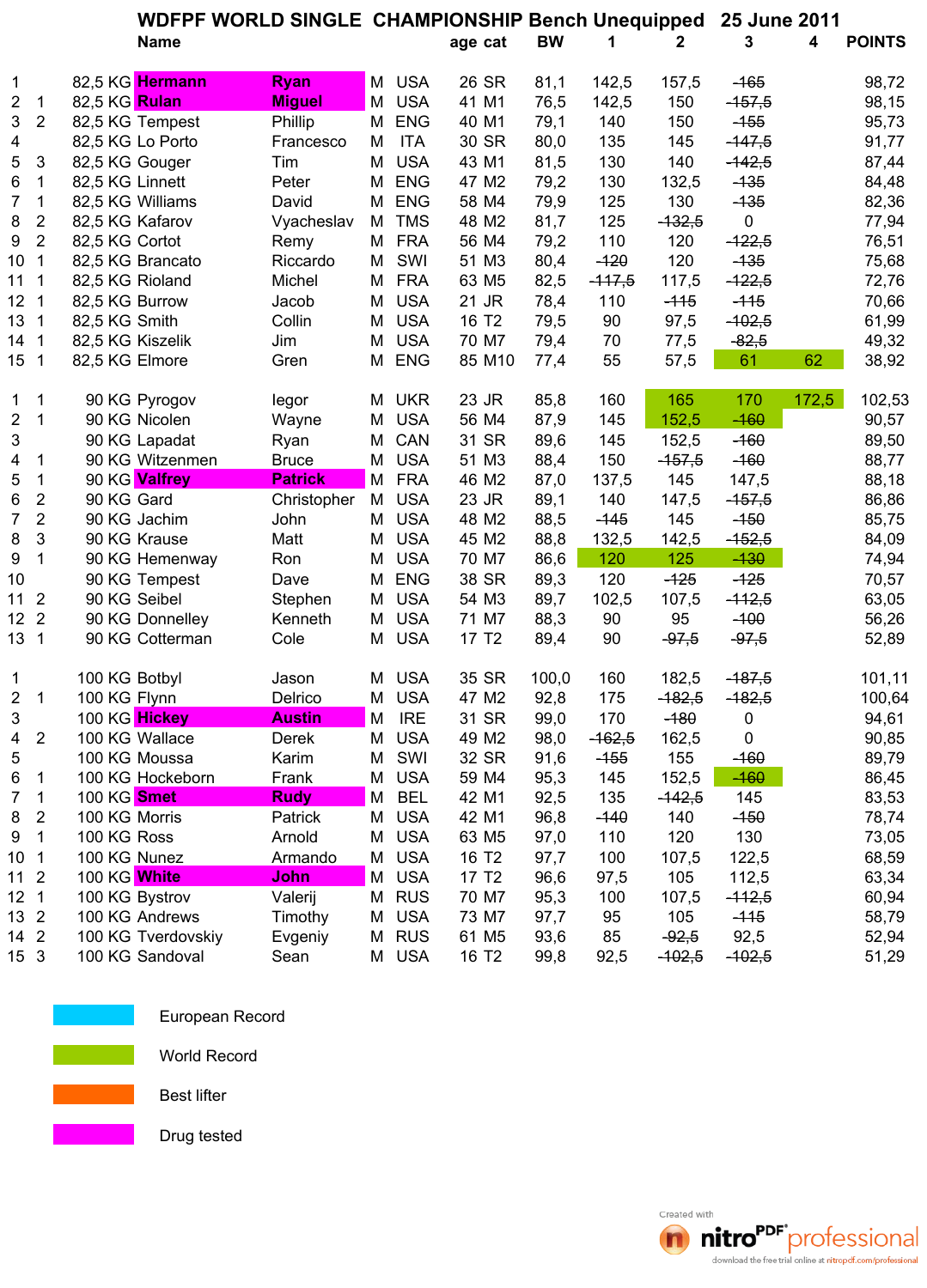|                  |                |                  | WDFPF WORLD SINGLE CHAMPIONSHIP Bench Unequipped |                |   |            |                   |           |          |              |             | 25 June 2011 |               |  |
|------------------|----------------|------------------|--------------------------------------------------|----------------|---|------------|-------------------|-----------|----------|--------------|-------------|--------------|---------------|--|
|                  |                |                  | <b>Name</b>                                      |                |   |            | age cat           | <b>BW</b> | 1        | $\mathbf{2}$ | 3           | 4            | <b>POINTS</b> |  |
| $\mathbf{1}$     | 1              |                  | 110 KG Murdoch                                   | <b>Alistar</b> |   | M ENG      | 44 M1             | 106,4     | 200      | 210          | 215         |              | 116,40        |  |
| $\overline{c}$   |                |                  | 110 KG Gongarad                                  | Roland         | M | SWI        | 36 SR             | 103,6     | $-205$   | 210          | $-215$      |              | 114,72        |  |
| 3                | $\overline{2}$ | 110 KG Bolda     |                                                  | <b>Keith</b>   | М | <b>USA</b> | 43 M1             | 109,6     | 187,5    | $-190$       | $-190$      |              | 100,69        |  |
| 4                | 3              |                  | 110 KG Andreason                                 | Garreth        | М | <b>USA</b> | 41 M1             | 104,8     | 160      | 170          | 180         |              | 97,94         |  |
| 5                |                |                  | 110 KG Thomas                                    | Neil           | М | <b>ENG</b> | 39 SR             | 110,0     | 180      | $-190$       | $-190$      |              | 96,57         |  |
| 6                | 1              |                  | 110 KG Ninaber                                   | Adrian         | М | CAN        | 55 M4             | 108,2     | 145      | 155          | 160         |              | 86,21         |  |
| $\overline{7}$   | 1              |                  | 110 KG Karmazin                                  | Valery         | M | <b>UKR</b> | 47 M2             | 108,0     | 157,5    | $-165$       | $-165$      |              | 84,91         |  |
| 8                | 1              |                  | 110 KG Brodski sr                                | Joe            | М | <b>USA</b> | 65 M6             | 104,8     | $-142,5$ | 142,5        | 147,5       |              | 80,25         |  |
| 9                |                | 110 KG Dixon     |                                                  | Kevin          | M | CAN        | 38 SR             | 109,2     | 137,5    | $-145$       | 145         |              | 77,94         |  |
| 10               | $\overline{2}$ | 110 KG Geiger    |                                                  | Edward         | М | <b>USA</b> | 66 M6             | 104,4     | 125      | 137,5        | $\mathbf 0$ |              | 74,91         |  |
| 11               | 3              | 110 KG Driver    |                                                  | Ed             | М | <b>USA</b> | 68 M6             | 102,5     | 115      | $-127,5$     | $-127,5$    |              | 63,08         |  |
| 12               |                | 110 KG Faber     |                                                  | Robby          | M | <b>USA</b> | 33 SR             | 108,7     | $-185$   | $-185$       | $-190$      |              | 0,00          |  |
| 13 4             |                | 110 KG Herron    |                                                  | Keith          | M | <b>USA</b> | 40 M1             | 106,9     | $-190$   | $-200$       | $-200$      |              | 0,00          |  |
| 1                | 1              |                  | 125 KG Johnson                                   | John           | М | <b>USA</b> | 43 M1             | 125,0     | 192,5    | 205          | $-210$      |              | 106,81        |  |
| 2                | 1              | 125 KG Donati    |                                                  | Raoul          | М | <b>USA</b> | 47 M2             | 116,9     | 190      | 195          | 203         |              | 107,26        |  |
| 3                | $\sqrt{2}$     | 125 KG Perov     |                                                  | Pavel          | М | <b>RUS</b> | 44 M1             | 116,6     | 187,5    | 195          | 200         |              | 106,00        |  |
| 4                | 3              | 125 KG Dada      |                                                  | Gary           | М | <b>ENG</b> | 40 M1             | 118,3     | 180      | 200          | $-205$      |              | 105,70        |  |
| 5                | $\overline{2}$ | 125 KG Gacek     |                                                  | Matthew        | M | <b>USA</b> | 45 M2             | 115,9     | 182,5    | 192,5        | 197,5       |              | 104,79        |  |
| 6                |                |                  | 125 KG Ortega MPF                                | Michel         | M | SWI        | 39 SR             | 123,3     | $-185,5$ | 185,5        | 190         |              | 99,45         |  |
| $\overline{7}$   |                |                  | 125 KG McLean                                    | Craigh         | M | <b>USA</b> | 37 SR             | 124,5     | 180      | 190          | $-495$      |              | 99,12         |  |
| 8                | 3              |                  | 125 KG Campion                                   | Jeff           | M | <b>USA</b> | 47 M2             | 123,9     | 170      | 175          | $-182,5$    |              | 91,46         |  |
| $\boldsymbol{9}$ |                | 125 KG Hickey    |                                                  | James          | M | <b>IRE</b> | 34 SR             | 112,5     | 165      | 170          | $\mathbf 0$ |              | 90,73         |  |
| 10 <sup>1</sup>  | 1              |                  | 125 KG Lovejoy                                   | <b>Bradley</b> | M | <b>USA</b> | 53 M3             | 117,3     | 145      | 155          | $-160$      |              | 82,06         |  |
| 111              |                |                  | 125 KG Krueger                                   | Gary           | М | <b>USA</b> | 64 M5             | 123,4     | 130      | 140          | 145         |              | 75,86         |  |
| 1                | 1              |                  | 145 KG Clasing                                   | Ray            | M | <b>USA</b> | 51 M3             | 125,7     | $-167,5$ | 175          | 182,5       |              | 94,94         |  |
| 2                | $\mathbf{1}$   | 145 KG Buchin    |                                                  | Jeffery        | М | <b>USA</b> | 62 M <sub>5</sub> | 134,9     | $-182,5$ | 182,5        | 0           |              | 92,91         |  |
| $\mathbf{3}$     | $\mathbf{1}$   |                  | 145 KG Buckley                                   | William        | М | <b>USA</b> | 49 M2             | 138,8     | 182,5    | $-187,5$     | $-187,5$    |              | 92,11         |  |
| $\mathbf{1}$     | 1              |                  | + 145 KG Lealifano                               | George         |   | M USA      | 41 M1             | 154,4     | 227,5    | $-240$       | $-240$      |              | 111,13        |  |
| $\overline{2}$   |                | + 145 KG Roberts |                                                  | <b>Brian</b>   | Μ | <b>USA</b> | 35 SR             | 152,9     | 175      | 185          | $-192,5$    |              | 90,65         |  |
| 3                | 1              | + 145 KG Turner  |                                                  | <b>Rocky</b>   |   | M USA      | 54 M3             | 153,3     | 182,5    | $-200$       | $-200$      |              | 89,35         |  |

European Record

World Record

Best lifter

Drug tested